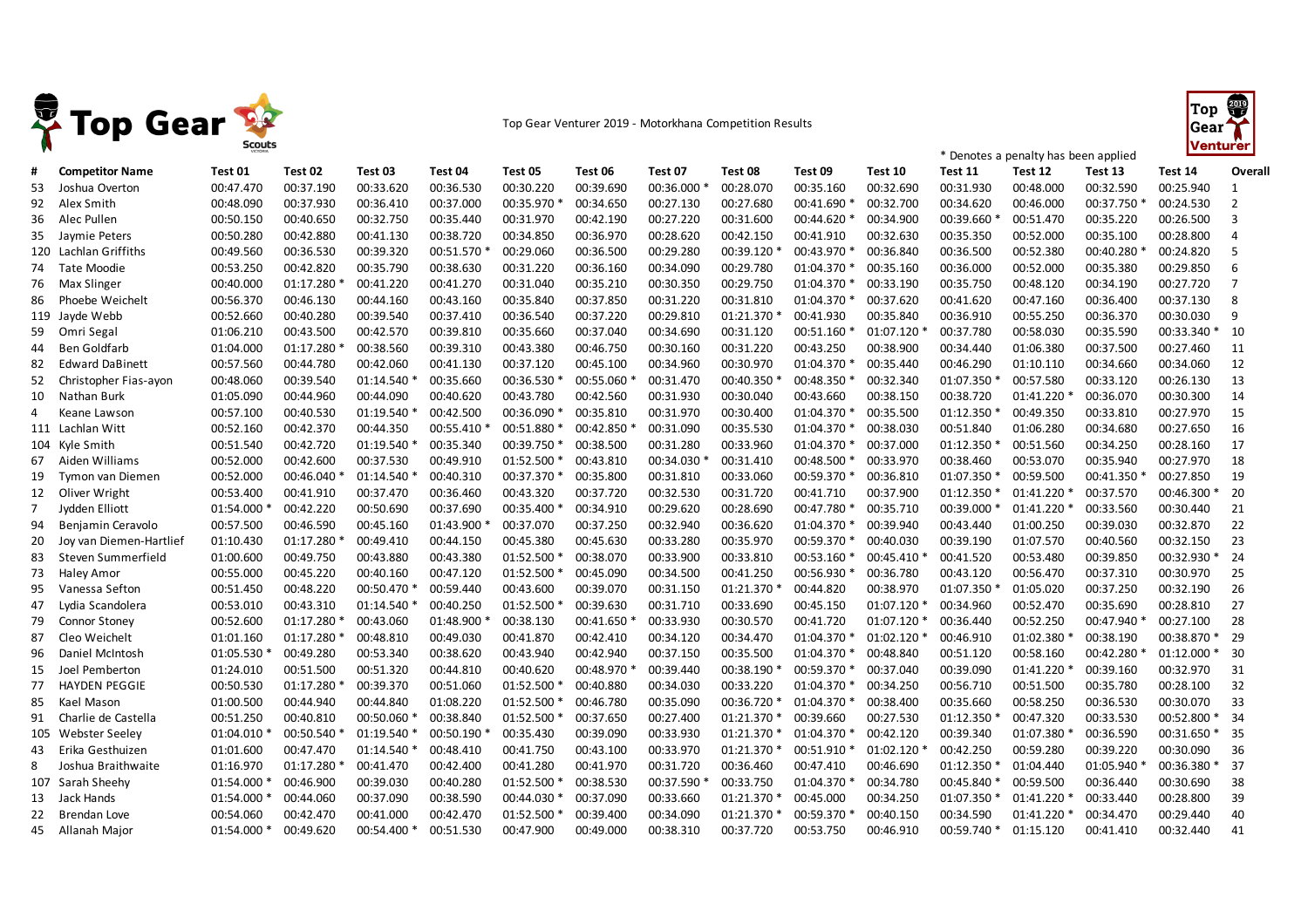| 26  | Zack Paesler                            | 01:04.560    | 00:50.250   | 01:19.540   | 01:43.900   | 00:39.310   | 00:44.500   | 00:35.840   | 00:36.290   | 01:04.370    | 00:39.040     | 01:12.350    | 00:57.180    | 00:38.970    | 00:30.190        | 42 |
|-----|-----------------------------------------|--------------|-------------|-------------|-------------|-------------|-------------|-------------|-------------|--------------|---------------|--------------|--------------|--------------|------------------|----|
| 69  | Xavier Keamy-Browne                     | 01:15.530    | 00:49.810   | 00:45.600   | 00:48.070   | 00:39.070   | 00:45.030   | 00:56.060 * | 00:37.660   | 01:04.370 *  | 01:07.120     | 01:12.350 *  | 01:11.080    | 01:05.940 *  | 00:33.190        | 43 |
|     | 132 Tane HENARE                         | 00:51.050    | 01:17.280 * | 01:14.540 * | 00:38.130   | 01:57.500   | 00:37.910   | 00:27.590   | 01:21.370 * | 00:48.910 *  | 01:07.120 *   | 00:32.940    | 00:56.160 *  | 00:34.440    | 00:26.790        | 44 |
| 30  | Ethan Smith                             | 01:59.000 *  | 00:50.530   | 00:45.970   | 01:02.160   | 00:42.900   | 00:45.590   | 00:32.720   | 00:33.960   | 00:59.370 *  | 00:44.970 *   | 01:12.350 *  | 01:41.220 *  | 00:39.060    | 00:32.120        | 45 |
| 123 | <b>Brandon Dowell</b>                   | 01:59.000 *  | 00:41.630   | 00:41.850   | 00:39.280   | 01:57.500   | 00:47.190   | 00:36.310   | 00:38.630 * | 00:43.370    | 01:07.120     | 01:07.350 *  | 00:57.280    | 00:38.070    | 00:29.280        | 46 |
| 63  | Mikey Israel                            | 01:04.010 *  | 01:22.280 * | 00:47.530   | 00:45.250   | 00:33.160   | 00:36.660   | 00:31.940   | 01:26.370   | 00:48.530 *  | 00:41.350     | 01:12.350 *  | 01:41.220    | 01:10.940 *  | 00:28.650        | 47 |
| 80  | Vanessa Hornby                          | 01:39.250    | 01:12.280   | 01:04.530   | 00:50.090   | 00:55.090   | 00:50.090   | 00:41.120   | 00:43.680   | 01:04.370 *  | 00:43.930     | 00:42.500    | 01:25.020    | 00:44.780    | 00:36.250        | 48 |
| 78  | <b>Mitchell Carabott</b>                | 01:54.000    | 00:43.560   | 00:44.940   | 01:48.900   | 00:36.190   | 00:39.250   | 00:32.650   | 00:45.530 * | 00:46.840 *  | 01:07.120 *   | 00:42.060 *  | 01:13.010    | 00:33.750    | 01:07.000 *      | 49 |
| 66  | Mitchell Williams                       | 00:52.530    | 01:17.280   | 00:38.190   | 00:44.130   | 01:52.500 * | 00:42.440   | 01:16.530 * | 00:38.320   | 01:04.370 *  | 00:34.750     | 00:36.870    | 00:54.160    | 01:10.940 *  | 01:02.000        | 50 |
|     | 125 Sean Brockwell                      | 00:50.100    | 00:47.900   | 01:19.540 * | 00:40.250   | 01:52.500 * | 00:45.940   | 00:29.470   | 00:33.000   | 01:04.370 *  | 01:07.120     | 01:12.350    | 01:41.220    | 00:34.620    | 00:28.570        | 51 |
|     | 116 Massimo Zurzolo                     | 01:02.000    | 01:17.280 * | 01:19.540   | 00:49.470   | 01:52.500 * | 00:40.720   | 00:33.070   | 00:37.750   | 00:59.370 *  | 00:43.250     | 00:45.190    | 01:41.220    | 00:41.070    | 00:28.780        | 52 |
| 65  | Mitchell Gunthorpe                      | 01:59.000    | 00:48.810   | 00:41.500   | 00:47.750   | 00:48.870 * | 00:43.150   | 00:39.070   | 01:26.370   | 01:04.370 *  | 00:42.030     | 01:07.350 *  | 01:05.360    | 01:10.940 *  | 00:31.840        | 53 |
| 6   | Pete Pearse                             | 00:55.000    | 00:47.820 * | 01:19.540 * | 01:43.900   | 00:30.720   | 01:19.030   | 01:16.530 * | 00:35.940   | 00:39.400    | 00:36.090     | 00:38.780 *  | 01:41.220 *  | 01:05.940 *  | 00:28.090        | 54 |
|     | 106 Zander Buckmaster-Gardner 01:54.000 |              | 00:45.180   | 01:19.540 * | 00:49.130   | 01:52.500   | 00:39.810   | 00:33.560   | 00:37.310   | 01:04.370 *  | 00:42.340     | 00:38.850    | 01:05.250    | 01:05.940 *  | 00:31.440        | 55 |
| 54  | <b>JAMES LEE</b>                        | 00:58.300    | 00:43.710   | 00:40.500   | 00:39.660   | 00:39.500   | 00:38.030   | 00:29.190   | 01:26.370 * | 01:04.370 *  | 01:07.120     | 01:12.350 *  | 01:41.220 *  | 01:10.940 *  | $01:12.000*$     | 56 |
|     | 101 Louisa Jones                        | 01:01.100    | 01:17.280 * | 00:46.280   | 00:58.780   | 00:51.850   | 00:41.910   | 01:21.530 * | 00:51.280   | 00:53.120    | 01:02.120     | 01:07.350 *  | 01:41.220    | 00:38.310    | 00:31.350        | 57 |
| 56  | <b>CHRISTIAN PERSICHETTI</b>            | 01:01.500    | 00:48.070 * | 01:19.540 * | 00:45.160   | 00:33.970   | 00:41.070   | 00:31.810   | 01:26.370 * | 00:59.370 *  | 01:02.120     | 01:12.350 *  | 01:00.120    | 01:10.940 *  | 01:12.000 *      | 58 |
| 38  | Aaron Sultana                           | 01:59.000 *  | 00:54.720   | 01:07.460   | 01:02.290   | 00:48.280   | 00:47.590   | 00:40.500 * | 00:34.900   | 00:59.370 *  | 01:07.120 *   | 01:12.350 *  | 01:14.370    | 00:42.530    | 00:35.790        | 59 |
|     | 103 Dylan Hall                          | 01:59.000    | 00:51.940   | 00:53.100   | 00:49.810   | 00:43.780   | 00:43.910   | 01:21.530 * | 00:39.780   | 00:59.370 *  | 00:46.370     | 01:00.750 *  | 01:41.220    | 00:40.530    | 00:35.470        | 60 |
| 72  | James Sage                              | 01:54.000 *  | 01:17.280   | 01:14.540   | 01:43.900   | 00:38.790   | 00:38.880   | 01:16.530 * | 01:21.370 * | 00:45.470    | 00:32.370     | 00:34.000    | 00:52.410    | 00:33.560    | 00:28.850        | 61 |
| 62  | <b>Ashley Morris</b>                    | 01:59.000    | 00:44.690   | 00:42.030   | 00:40.400   | 00:34.720   | 00:37.380   | 01:16.530   | 01:26.370 * | 00:41.690    | 00:38.220     | 01:12.350 *  | 01:41.220 *  | 01:10.940 *  | 00:29.720        | 62 |
|     | 113 Amelia Oldfield                     | 01:49.000    | 01:02.030 * | 00:57.160   | 00:59.600   | 00:56.250   | 00:46.810   | 00:33.120   | 01:11.790 * | 00:51.470    | 00:51.810     | 01:07.350 *  | 01:03.590    | 00:42.030    | $01:12.000*$     | 63 |
| 3   | Owen Walker                             | 00:56.600    | 01:17.280 * | 00:44.380   | 01:48.900   | 00:35.810   | 00:39.500   | 01:16.530 * | 00:49.130   | 01:04.370 *  | 01:02.120 *   | 01:12.350 *  | 01:41.220 *  | 00:36.680    | 00:31.370        | 64 |
| 68  | Samuel Anson                            | 00:51.400    | 00:41.930   | 00:46.790   | 00:36.850   | 01:52.500   | 00:35.710   | 00:30.310   | 01:26.370 * | 01:04.370 *  | 00:38.530     | 01:07.350 *  | 01:41.220 *  | 01:10.940 *  | $01:12.000 * 65$ |    |
| 55  | Jy Walker                               | 01:54.000    | 00:46.660   | 00:47.600   | 00:48.590   | 00:46.350 * | 00:39.290   | 00:31.780   | 01:26.370 * | 01:04.370 *  | 01:07.120     | 01:12.350 *  | 00:49.030    | 01:10.940 *  | 01:12.000 * 66   |    |
|     | 127 Hao Feng Chan                       | 01:05.440    | 00:44.440   | 00:48.390   | 00:47.560   | 00:37.790   | 00:47.150   | 00:33.680   | 01:26.370 * | 01:04.370 *  | 01:07.120     | 01:12.350 *  | 01:41.220 *  | 01:10.940 *  | 01:12.000 * 67   |    |
| 75  | <b>Brodie Hart</b>                      | 01:18.440    | 01:03.000   | 00:56.690   | 01:48.900   | 01:52.500 * | 00:49.410   | 00:42.810   | 00:48.350 * | 01:04.370 *  | 00:48.780     | 00:52.250    | 01:09.450    | 00:48.720    | 00:31.940        | 68 |
| 9   | Braydn Baker                            | 00:57.460    | 00:43.650   | 00:41.410   | 00:44.810   | 01:52.500 * | 00:37.530   | 00:37.410 * | 01:26.370 * | 01:04.370 *  | 01:07.120 *   | 01:12.350 *  | 01:41.220 *  | 01:10.940 *  | 01:12.000 * 69   |    |
| 60  | Joshua Leivenzon                        | 01:09.370    | 01:17.280   | 00:51.130   | 01:07.430   | 00:59.410 * | 00:45.630   | 00:39.530 * | 01:26.370 * | 01:04.370 *  | 01:07.120     | 01:12.350 *  | 01:14.250    | 01:10.940 *  | $01:12.000*$ 70  |    |
| 97  | Felix Li                                | 01:17.600    | 01:17.280   | 00:58.540   | 00:40.690   | 00:39.970   | 00:52.500   | 00:40.120   | 01:26.370 * | 01:04.370 *  | 01:07.120     | 01:12.350 *  | 01:41.220 *  | 01:10.940 *  | 01:12.000 * 71   |    |
| 24  | Dylan Evans                             | 01:05.250    | 00:45.120   | 01:14.540   | 01:43.900   | 01:57.500 * | 00:44.180   | 00:39.500 * | 01:21.370 * | 00:58.230 *  | 00:46.030     | 00:52.000    | 01:41.220 *  | 00:38.500    | 01:12.000 * 72   |    |
| 23  | Ryan Snookes                            | 01:05.030    | 00:50.470   | 00:46.620   | 01:43.900 * | 01:57.500   | 00:50.060   | 00:40.220   | 01:21.370 * | 01:04.370 *  | 01:07.120     | 00:47.870    | 01:41.220 *  | 01:10.940 *  | 00:33.090        | 73 |
| 58  | Sam Gulliver                            | 00:53.600    | 01:17.280 * | 00:36.310   | 00:34.190   | 01:57.500 * | 01:19.030   | 01:21.530 * | 01:21.370 * | 01:04.370 *  | 00:45.840     | 01:12.350 *  | 01:41.220 *  | 00:36.780    | 01:12.000 * 74   |    |
| 64  | James Baikie                            | 01:59.000    | 00:55.250   | 00:54.120   | 01:43.900 * | 00:52.470   | 00:56.350   | 00:41.620   | 01:26.370 * | 01:04.370 *  | 00:57.120     | 01:12.350 *  | 01:26.210    | 01:10.940 *  | 00:33.900        | 75 |
|     | 102 Lucy McKenzie                       | 01:59.000 *  | 00:56.350   | 01:14.540   | 01:43.900   | 01:52.500 * | 00:46.560   | 00:37.500   | 00:44.120 * | 01:04.370 *  | 00:48.160     | 01:12.350 *  | 01:41.220 *  | 00:39.630    | 00:37.060        | 76 |
| 1   | Hayden Zull                             | 01:18.350 *  | 00:56.030 * | 00:46.500   | 01:48.900 * | 01:52.500 * | 00:41.620   | 00:33.250   | 01:26.370 * | $01:04.370*$ | 00:48.250     | $01:12.350*$ | $01:41.220*$ | 00:39.660    | $01:12.000 * 77$ |    |
| 84  | Michael Wilkinson                       | 01:59.000    | 00:49.560   | 01:14.540 * | 00:41.970   | 01:52.500 * | 00:36.870   | 00:29.370   | 01:26.370 * | 01:04.370 *  | 01:07.120     | 01:12.350 *  | 01:36.220 *  | 00:45.880 *  | 01:07.000 * 78   |    |
|     | 122 Mitchell Rosicka                    | 01:05.340    | 01:17.280 * | 01:14.540 * | 01:43.900 * | 01:57.500 * | 00:41.680   | 01:16.530 * | 01:21.370 * | 00:59.370 *  | 01:07.120 *   | 01:07.350 *  | 01:16.060    | 00:35.530    | 00:29.780        | 79 |
| 37  | Lachie Watt                             | 01:59.000    | 01:22.280   | 01:19.540 * | 00:40.630   | 01:52.500 * | 00:40.940   | 01:21.530 * | 01:26.370 * | 01:04.370 *  | 00:42.460     | 01:12.350 *  | 01:41.220 *  | 00:39.500    | 00:33.810        | 80 |
| 25  | <b>Emily Catlin</b>                     | 01:54.000    | 00:48.400   | 00:48.040   | 01:43.900   | 01:57.500 * | 00:43.280   | 00:36.500   | 01:21.370 * | 01:04.370 *  | 01:07.120     | 01:02.350    | 01:41.220 *  | 01:10.940 *  | 00:41.410 * 81   |    |
| 21  | Mitchell Vanderjagt                     | 01:54.000    | 01:17.280 * | 00:52.880   | 01:02.210   | 01:57.500   | 00:46.380   | 00:47.870   | 01:21.370 * | $01:04.370*$ | 01:07.120     | $01:07.350*$ | 01:41.220 *  | $01:10.940*$ | 00:32.810        | 82 |
| 81  | Gemma Burke                             | 01:29.280    | 01:17.280 * | 01:09.540   | 01:21.630   | 01:47.500   | 00:54.530   | 00:46.590   | 00:51.530   | 00:59.370 *  | 01:07.120     | 01:12.350 *  | 01:41.220 *  | $01:10.940*$ | 00:55.220 * 83   |    |
| 42  | Emma Christmas                          | 01:30.500 *  | 00:49.440   | 01:19.540 * | 01:43.900 * | 01:52.500 * | 00:44.780   | 00:37.970   | 01:26.370 * | 00:59.370 *  | 01:07.120 *   | 01:12.350 *  | 01:19.430    | 01:10.940 *  | 01:12.000 * 84   |    |
| 39  | Adam Sharp                              | 01:59.000    | 00:42.180   | 01:19.540 * | 01:48.900   | 00:34.350   | 01:19.030   | 00:29.090   | 01:26.370 * | 01:04.370 *  | $01:07.120*$  | 01:12.350 *  | 01:41.220 *  | 01:10.940 *  | $01:12.000*85$   |    |
|     | 110 Hayden Clack                        | 01:59.000    | 01:22.280   | 01:14.540 * | 00:56.100   | 00:49.620   | 01:19.030   | 01:21.530   | 01:26.370 * | 00:47.690 *  | 01:07.120     | 00:44.340 *  | 01:41.220 *  | 01:10.940 *  | $01:12.000*86$   |    |
| 2   | Olivia Absolom                          | $01:11.410*$ | 00:50.180   | 01:19.540 * | 01:48.900   | 01:52.500   | 00:41.900   | 00:44.290 * | 01:26.370 * | 01:04.370 *  | 01:07.120 *   | 01:12.350 *  | 01:41.220 *  | 01:10.940 *  | $01:12.000*$ 87  |    |
|     | 11 Thomas Nicholson                     | 01:59.000 *  | 00:49.180   | 00:42.750   | 01:48.900 * | 01:57.500 * | 01:19.030 * | 00:31.690   | 01:26.370 * | 00:48.470    | $01:07.120$ * | $01:12.350*$ | 01:41.220 *  | $01:10.940*$ | $01:12.000*$     | 88 |